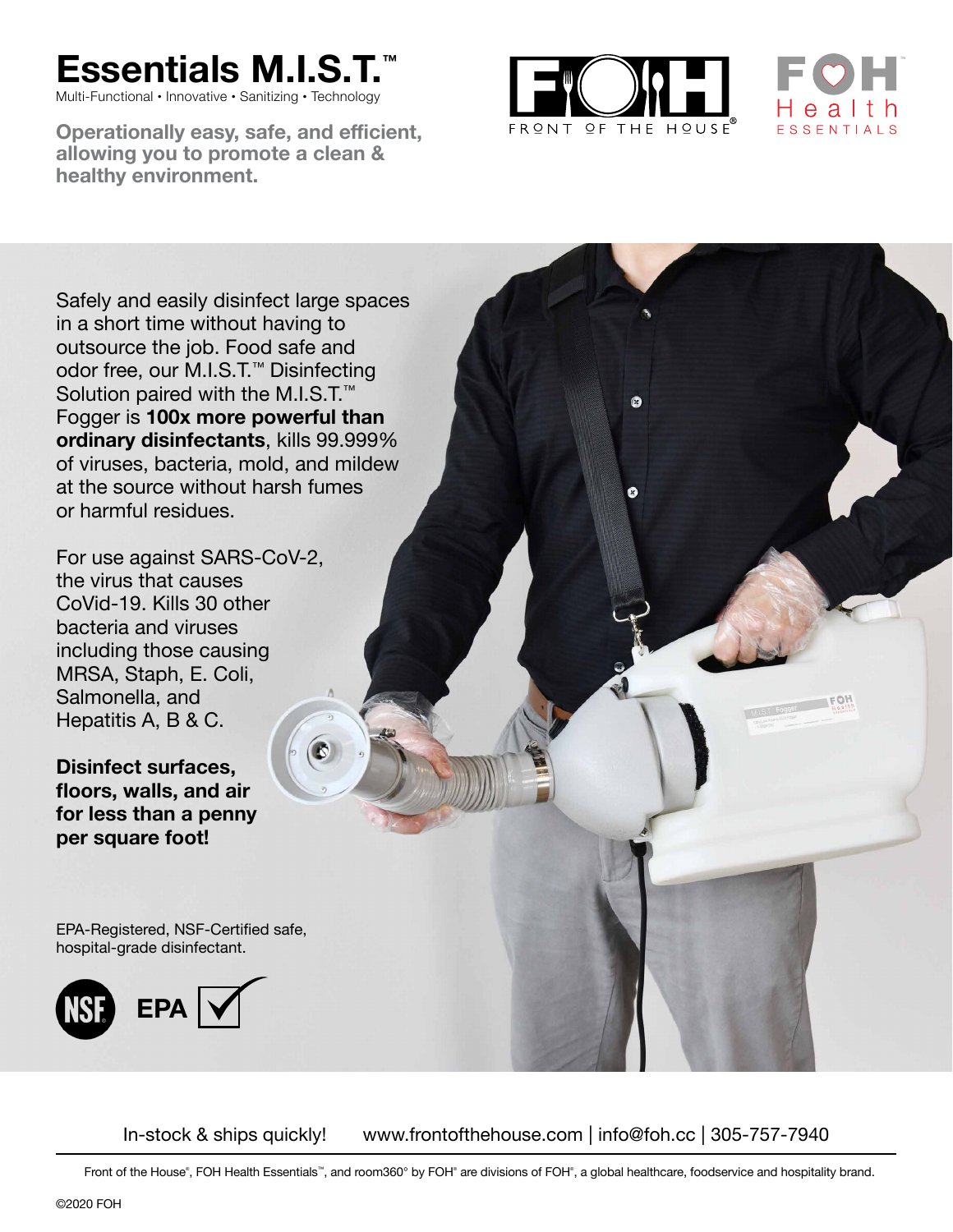





**Easily disinfect large areas and surfaces quickly and cost-effectively.**

#### **Perfect for Hotels, Restaurants, Schools, Retail, Transportation, Gaming & Resorts, Stadiums, Convention Centers, Corporations, Fitness Centers and Colleges & Universities... and more!**



#### **Cost Savings**

The M.I.S.T™ Fogger with M.I.S.T™ Disinfecting Solution greatly reduces your labor costs and the cost of cleaning supplies!

#### **Mold & Mildew Killer**

Kill and prevents spores with up to 7 months residual effects. Safe on a wide range of surfaces - marble, curtains, drywall, carpeting and beyond.

#### **Antimicrobial**

Antimicrobial - eliminates bacteria, mold, mildew and other fungi. Disinfects and eliminates odors and ensures air quality in HVAC systems, air vents & ductwork.



#### **Hospital-Grade Disinfectant**

EPA registered and featured on their approved list for disinfectants for use against SARS-CoV-2, the virus that causes CoVid-19. Kills 30 other bacteria and viruses including 99.999% of those causing MRSA, Staph, E. Coli, Salmonella, and Hepatitis A, B & C.

#### **Food Surface Sanitizer – No Rinse Required**

NSF certified as safe for use on food-contact surfacesno rinsing required. 99.999% Sanitization on food contact surfaces. Fragrance-free, non-irritating and won't alter the taste of food on sanitized surfaces.



#### **Non-Corrosive**

Effective on both hard and porous surfaces- will not damage fabrics, carpets, hard surfaces, or electronics.

#### **Odor Eliminator**

Kills odors caused by smoke, trash, septic systems, food odors and more. Contains no masking agents or fragrances and is highly effective at neutralizing urine and fecal odors.

#### **Allergen Eliminator**

Proven effective on pet dander as well as dust mite and cockroach allergens. Can be used directly on pet bedding and sleeping areas.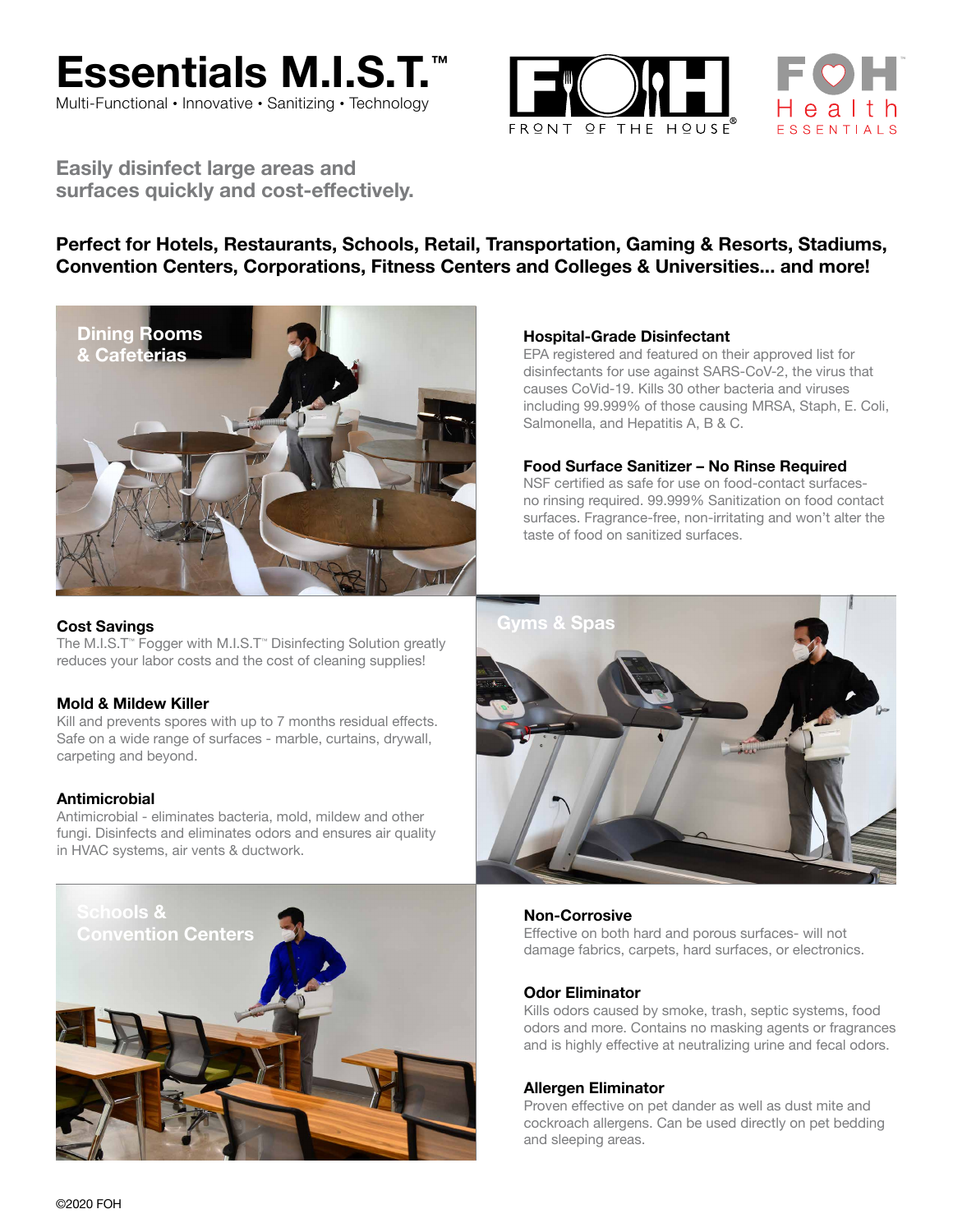

Multi-Functional • Innovative • Sanitizing • Technology

FRQNT OF THE HOUSE



**Operationally easy, safe, and efficient! Safe to treat around people, pets, and food!**

Easily disinfect large areas and surfaces quickly & costeffectively. No dilution needed, just fill the Fogger directly from the drum using the drum faucet. **ULV (Ultra Low Volume) Foggers** quickly disinfect entire areas, unlike electrostatic sprayers, which are directional and surface specific. ULV Foggers are comparatively inexpensive and reduce product usage by dispensing disinfectant droplets as small as 10 microns, **making our Fogger the most cost-effective delivery system on the market**.

### **M.I.S.T.™ Fogger 5gal M.I.S.T.™ Disinfecting Solution**

Our **ready-to-use** formula is designed to be gentle to users but tough on germs, **non-irritating to skin, non-corrosive** to treated articles, NSF-certified (no rinsing required) for foodcontact surfaces, and listed in the lowest toxicity category pesticide with the EPA. Our M.I.S.T.<sup>™</sup> Disinfecting Solution gives you **peace of mind** that you are using an effective product that does not come with alarming safety warnings & precautions.



**M.I.S.T.™ Fogger** Pack 1 HDI001GYT28

Specifications:

- Tank Capacity 1.32gal (5L)
- Coiled Hose 16" (41cm)
- Power Cord 15'6" (475cm)
- Power 800W
- AC Adapter Rated Voltage 100-240V
- Effective Range up to 26' (8M)
- Adjustable Particle Size 10-150μm
- Atomization Volume 470 ml/min
- Net Weight 13lbs (6kg)

#### **5gal M.I.S.T.™ Disinfecting Solution** Pack 1 HDI002CLT28

Shipped with a faucet, allowing easy dispensing and storage.

One *undiluted* 5 gal drum disinfects 25,000 sq ft. Dilution of 5:1 will disinfect 150,000 sq ft. and maintains the same kill rate.

Suggested par levels for small hotels: 1 M.I.S.T.™ Fogger per floor, plus an additional 1-2 M.I.S.T.™ Foggers for public areas.

Reorder M.I.S.T.™ Disinfecting Solution 7 days prior to running out.

**Should you wish to wear a mask and gloves while fogging, check out our extensive, reliable, and in-stock collection of face & body protection!**

**[Click here for more information](https://frontofthehouse.com/)**



**3-Ply Ear-Loop Face Mask Box of 50** HMA202BLJ2B



**HDPE Gloves Box of 200** HGL231CLT28